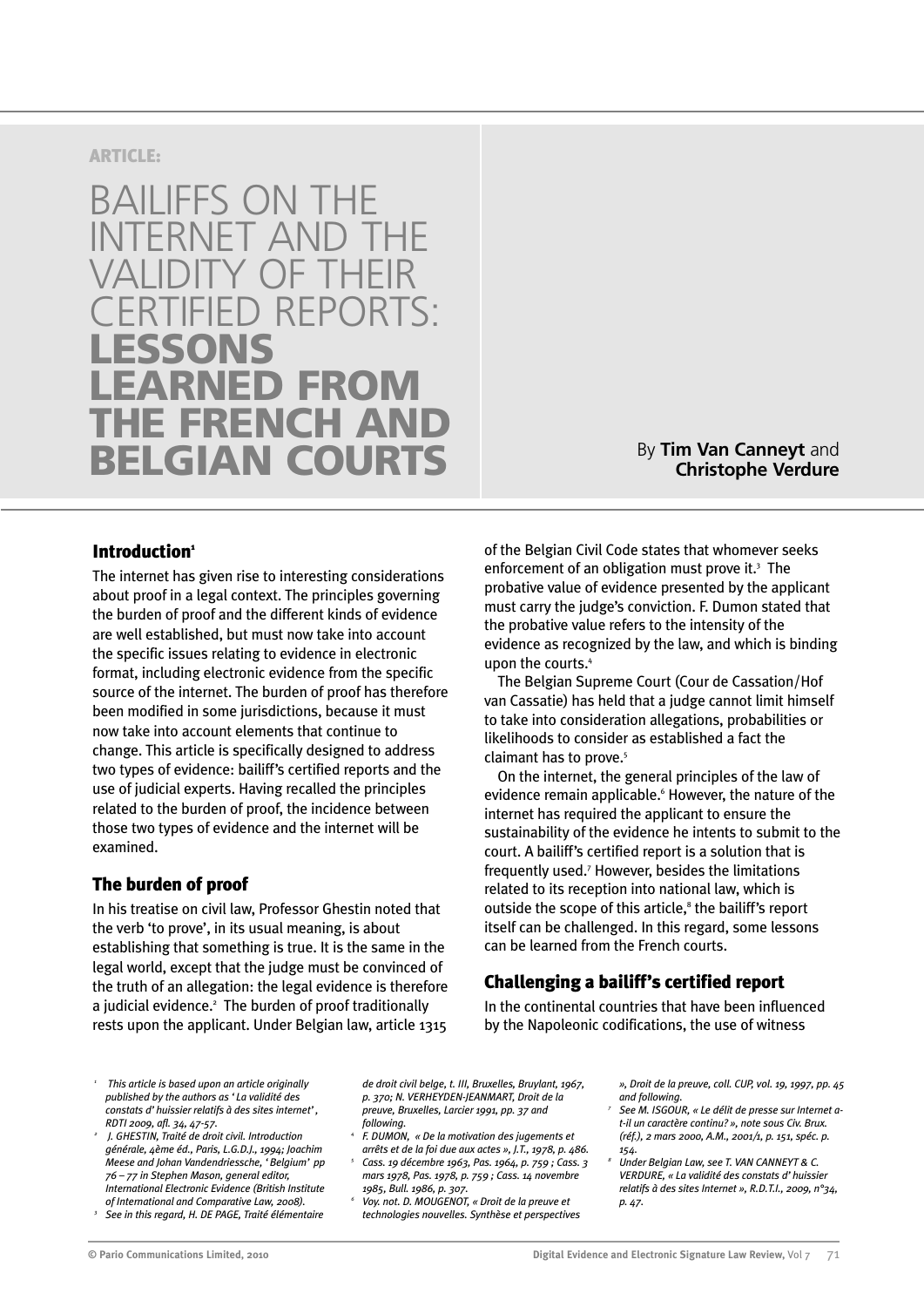BAILIFFS ON THE INTERNET AND THE VALIDITY OF THEIR CERTIFIED REPORTS: **LESSONS LEARNED FROM THE FRENCH AND BELGIAN COURTS**

*Aside from disputing the content of the report or its legal formalities, the report may also be challenged by focusing on the preliminary stage of the factual findings of the content on internet web sites.*

statements is rather uncommon, and procedures in civil and commercial matters are in general based on written evidence, such as contracts and correspondence. There are, of course, numerous situations where there is no written evidence available to prove the existence of a certain fact. It is in these situations that the bailiff has been granted an important role. Under Belgian law, the court or a party to a proceedings may instruct him to report on purely material facts, it being understood that he may not issue any advice on the factual or legal consequences of the reported facts.<sup>9</sup>

Aside from the value attached to the quality of its author, the statements contained within a bailiff's certified report do not bind either the judge or the adversary who opposes it. More specifically, the opponent is permitted to challenge the report by all legal means, including presumptions and evidence, in order to contradict the bailiff's statement.<sup>10</sup> Aside from disputing the content of the report or its legal formalities, the report may also be challenged by focusing on the preliminary stage of the factual findings of the content on internet web sites. Indeed, findings on the internet require equipment (computer, modem, internet connection, etc), which all may give rise to technical difficulties and therefore have an effect on the probative value of the statement itself.

In this regard, French case law offers the possibility of highlighting the various pitfalls that a bailiff may face when he makes a statement about a web site. For instance, the judgment of 7 February 2007 of the Court of first instance of Mulhouse illustrates the challenges that a bailiff may face when drafting a certified report about a web site. In this case, the SA Group Philippe Bosc, newly named Viadom SAS Group, had sued its competitor MMT, owner of the website Shiva.fr, for unfair trade practices on the basis that the latter would

have included the names 'Philippe Bosc' and 'Bosc Office' in the source code of its web site. The record indicated that a bailiff searched the internet with the help of the search engine Google, using the search term 'Bosc Office', which brought up a number of terms including *'SHIVA, ménage, repassage à domicile, personnel de maison, femme de'* and others such as *'Bosc jardinage bosc menage bosc ménage bosc office bricolage domicile'.* But the result referred to a search that led to the site www.voileadventure.net – a site that had no connection with the web site of the company MMT. Besides, the fact that the bailiff did not click the link and print the web page made the internet search incomplete and failed to appreciate the reality of the objections raised. Finally, the bailiff had not indicated whether he had emptied the cache, nor did he indicate whether he obtained access to the internet via a proxy server. Taking the above into account, the court considered that the lack of rigour in the preparation of the report denied it its probative value.<sup>11</sup>

Belgian case law is, in turn, silent on the subject. However, a preliminary decision of the Brussels' attachment judgment of 12 December 2007,<sup>12</sup> followed by a second final decision of 23 July 2009, deserves mentioning. The background of the case was as follows: a party had obtained a cessation order, which obliged the defendant to remove certain information from its web site by a certain date, and applied penalties if the removal was not effected. As the defendant had not removed the information on expiry of the deadline, the claimant brought the case before the court in order to obtain the right to execute the penalties. To demonstrate the failure of the defendant to comply with the order, the claimant had instructed a bailiff to draft a certified report in which he stated that the information was still available on the web site after the deadline had

- *<sup>10</sup> J. VAN COMPERNOLLE, « Astreinte », Rép. not., t. XIII, liv. IV, Bruxelles, Larcier, 2006, n°92 and references quoted.*
- *<sup>11</sup> T.G.I. Mulhouse, 7 février 2007, Groupe Philippe*

*Bosc / SARL MMT, R.G. n°05/00019, available on http://www.legalis.net. In this regard, see also G. TEISSONNIERE, « Etablir la preuve d'un fait sur Internet. Ou le délicat passage du virtuel au réel », Revue Lamy droit de l'immatériel, 2007, n°26, pp.*

*32 - 35. <sup>12</sup> Civ. Brux. (saisies), 12 décembre 2007 et 23 juillet 2009, R.G. n°07/4112/A et 07/5308/A, not reported.*

*<sup>9</sup> Article 516 of the Belgian Judicial Code.*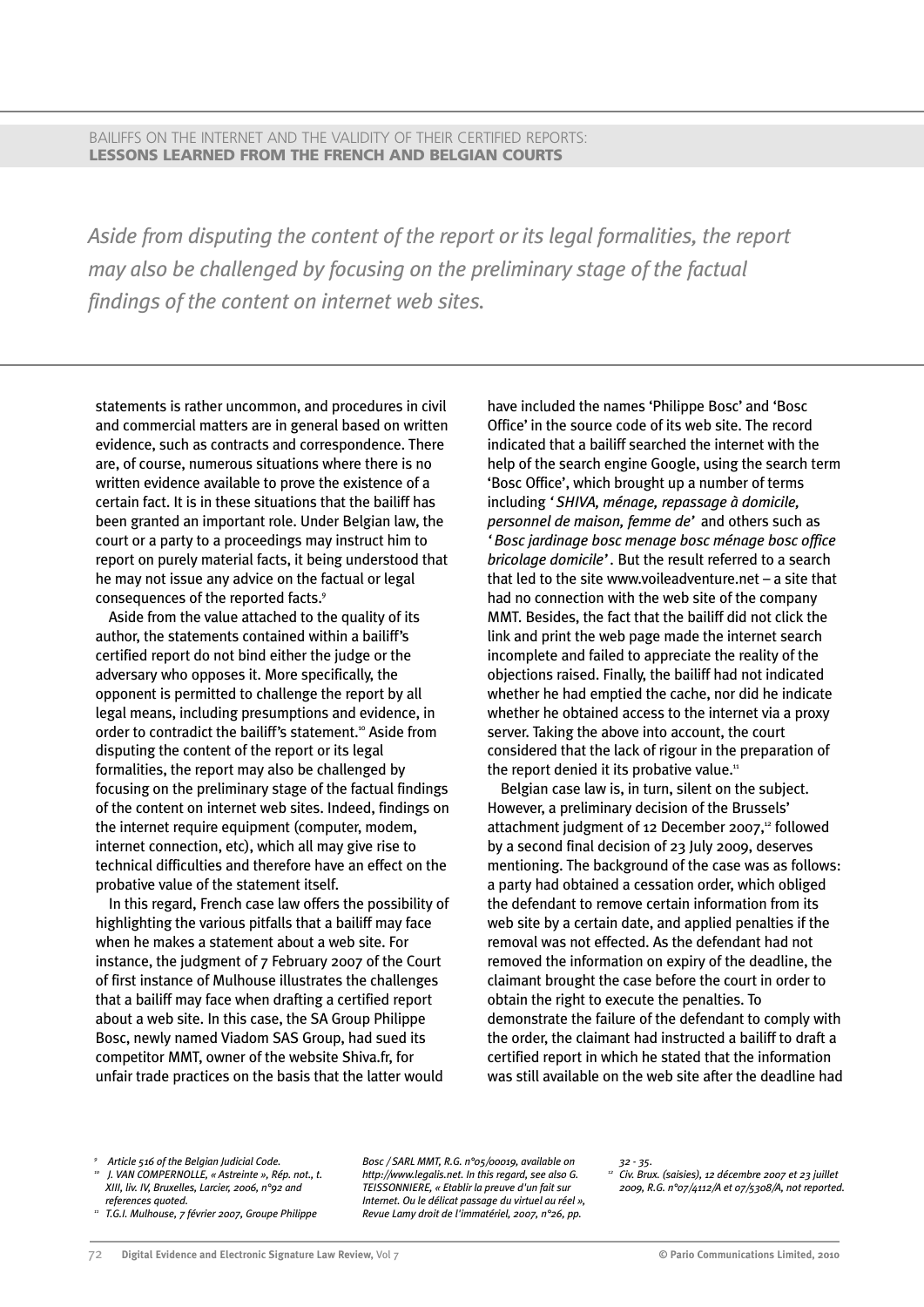expired. The attachment judge was therefore confronted with the question of the validity of the statements made by a bailiff. In his original ruling of 12 December 2007, the attachment judge recognized that it was essential to be able to rely on the bailiff's findings, and stated that French case law, even if it could not simply be applied under Belgian law, raised a series of questions that could be relevant to the outcome of the litigation. The principles established by French case law may indeed find an echo not only in Belgian law, but also in other jurisdictions, due to the fact that the issues relate to the technical elements of the certified report, and not points of law.

Various technical elements related to obtaining access to web sites on the internet may allow the judge to assess the probative value of the bailiff's findings. The fact that one or more of these technical elements may not be covered in the certified report does not automatically annul the validity of the certified report. It may, however, cause a discussion about the context in which the findings were made and consequently raise doubts concerning the probative value of the report.13

For the purpose of this article, the technical elements that should be verified by the bailiff are considered in chronological order. Three categories have emerged: first, the hardware and software that will be used to obtain access to the internet; second, the internet connection itself and third, the use of the browser and the printing of the viewed pages. These are discussed below.

## **The hardware and software**

It is essential that the bailiff precisely describes the hardware she uses. It is necessary to mention the category and make of computer, and the type and version of operating system (Windows, Mac OS, Linux, etc). The bailiff will then launch an internet browser to view the disputed internet pages. Again, she must indicate the type of browser used and its version. This is essential, because some browsers may contain bugs when viewing web pages, particularly in the sites using Javascript codes. Depending on the browser and its version, it is possible that when viewing a page, only a blank page appears, or certain features may be unusable because the page code was misinterpreted by the browser, when, actually, the site was working

perfectly. The bailiff should also indicate the type and versions of the plug-ins used, such as developed by Adobe Flash. In order to limit the chances of encountering technical issues, it is appropriate that the bailiff uses a relatively recent computer with a regularly updated browser and up-to-date plug-ins. Finally, the bailiff should only proceed with findings from her own computer equipment, preferably located in her office, because it is the only way to guarantee that she is in sole control of the equipment and consequently the work environment. It also ensures independence of results and guarantees the fact that the equipment has not been interfered with by any other party.<sup>14</sup>

## **The internet connection**

The bailiff must connect to the internet. This requirement is essential if the bailiff is to carry out the investigation outside his office, on a computer that does not belong to him, even though this is not recommended in principle. Indeed, it is technically possible (see below, the issue of cache) to give the impression to the bailiff that he is viewing a live web site when, in fact, he is viewing a local, offline version. This would decrease the probative value of the statement to the extent that the content of sites visited in this way could be manipulated in advance. The bailiff must also pay attention to the presence of a proxy server and to his IP address in the content of his report.

#### **Proxy server**

A proxy server is an intermediary server that carries out operations on behalf of a client seeking requests and resources from other servers. It often allows a user to accelerate the download time by acting as buffer memory and by storing frequently requested web pages. However, the web page that is viewed will not necessarily be the most recent version. As a result, if using a proxy server, the bailiff cannot be sure that he will actually obtain access to the current version of the web page he actually wishes to consult. In its judgment of 4 March 2003, the court of first instance of Paris has rightly underlined that the consultation of a web site via a proxy server may allow access to web pages which no longer exist on the web site at the date they are consulted.15 It should be noted, however, that a proxy server will not allow access to web pages that have

*<sup>13</sup> Some case law has already decided that a certified report will have no probative value if the technical elements are lacking (Comm. Nanterre (3ème ch.), 2 octobre 2007, Editions spéciales / Abo presse.*

*<sup>14</sup> While using his own equipment should allow the bailiff to be sure that no one interfered with his*

*computer locally (i.e. by physically obtaining access to the computer), it does of course not exclude that the computer has been interfered with via the internet.*

*<sup>15</sup> T.G.I. Paris, 4 mars 2003, Frédéric M. / Ziff Davis, ZDNET and others, available on*

*http://www.legalis.net. On this judgment, see P. KAMINA, « Où l'on précise les diligences techniques que droit satisfaire l'huissier à l'occasion d'un constat sur l'Internet », Propriété industrielle, 2007/7, comm. 66.*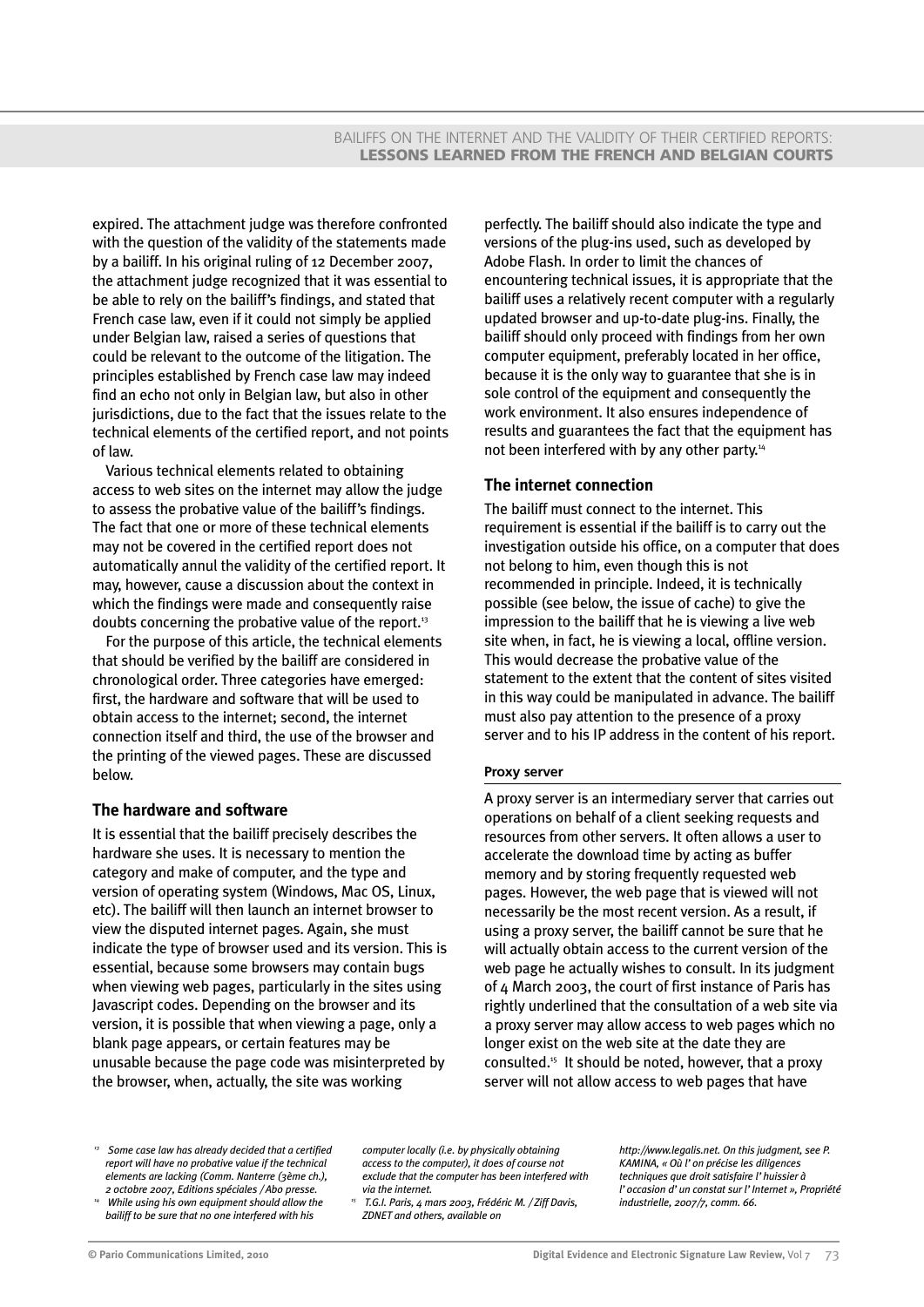never existed, as the court of first instance of Paris wrongly stated.<sup>16</sup>

As a result, the reliability of a bailiff's certified report demonstrating the existence of certain content on a web site at a defined moment of time (for instance a report pursuant to a cessation claim, which aims at demonstrating the failure to comply with the order of cessation, thus enabling the right to penalty payments) may be questioned if the bailiff consulted the web site by way of a proxy server. In this respect, the court of first instance of Meaux noted in its judgment of 9 December 200417 that the bailiff had not mentioned whether the computer was connected to a proxy server or, more precisely, to a proxy server that did not contain a cache of the web pages. According to the court, this omission was essential, because it was now impossible to state categorically that when the bailiff consulted the web site, the information he saw was not a copy of a past version and was the current version of the web site. This judgment was confirmed by the Court of Appeal of Paris on 17 November 2006.<sup>18</sup> As this case illustrates, it is important to be able to establish exactly when information was collected by the bailiff. Net-Ultra, an internet access provider operating under the brand Netpratique, had noticed that when using the keyword « Netpratique » in the search engine Google, a commercial link (called « AdWords<sup>19</sup>») invited web surfers to visit a web site controlled by its competitor in France. To the extent that the Google AdWords service is a paid for commercial service, by which a party can link its web site to certain determined keywords,<sup>20</sup> Net-Ultra blamed its competitor AOL France of having committed counterfeit acts and unfair trade practices. The bailiff's report contained numerous screen shots of the search results on Google. The court decided that in the absence of any explanation about the circumstances of how they were taken, the screen shots were not sufficient to demonstrate the existence of counterfeit acts or unfair trade practices. As a result, the court concluded that the report lacked any probative value. This case law has since been confirmed in other similar cases. $21$ 

#### **IP address**

On connecting to the internet, an internet service provider<sup>22</sup> will allocate the computer an IP address, a unique digital identification address of the computer. French case law has highlighted that it is essential to mention the IP address of the computer that was used to carry out the investigations of web sites. It is of fundamental importance in order to establish that at a certain moment in time, the computer using a certain IP address was actually connected to the web site in question. The court of first instance of Paris specified in its judgment of 4 March 2003 that the IP address permits the verification of the pages that have been consulted by means of the log-file of the server hosting the web site. This verification is impossible in the absence of a known IP address. According to the Celog expert's centre, it is an essential measure to assure the probative value of the certified report as well as the rights of defense.<sup>23</sup>

Bailiff's certified reports which did not mention the IP address have been dismissed as evidence by courts where the defendant was not able to verify whether the IP address of the computer used by the bailiff was indeed listed in the log-file of the server hosting the web site. They were therefore unable to demonstrate that the bailiff had indeed consulted the relevant web site. Certain authors are of the opinion that this requirement is redundant<sup>24</sup> because it would be sufficient that a bailiff makes a declaration within the certified report that he had visited a certain web site. Further, there is an argument to say that the log-files can easily be manipulated. The risk of manipulation is even higher when the server belongs to the adverse party and not to an independent party. This assertion should, however, be put in perspective. Although the bailiff can indeed declare in his certified report that he consulted a certain web site, the defendant must demonstrate that the bailiff had consulted the web site locally (off-line). This has nothing to do with questioning the good faith character of the bailiff's

- *<sup>16</sup> R. CARRAL & F. GUENIN, « Assurer l'efficacité des constats d'huissier sur le web : recommandations pratiques et juridiques », Gaz. Pal., 2004/1, doctr.,*
- *p. 6. 17 T.G.I. Meaux, 9 décembre 2004, Net-Ultra / AOL France.*
- *<sup>18</sup> C.A. Paris (4ème ch.), 17 novembre 2006, Net Ultra / Aol France, Juris-Data n° 2006-317554 ; Comm. com. électr., 2007, comm. 31, with a commentary by E. CAPRIOLI.*
- *<sup>19</sup> For recent case law on the use of trademarks as AdWord by competitors, see European Court of Justice, 23 March 2010, Google France Sarl and*

*others / Louis Vuitton Malletier SA and others c-236/08 to c-238/08, available on http://www.curia.europa.eu.*

- *<sup>20</sup> See also, T.G.I. Paris (réf.), 10 décembre 2009, IM Production and others / E-Trend.*
- *<sup>21</sup> See also T.G.I. Mulhouse, 7 février 2007, Revue Lamy droit de l'immatériel, février 2007, n°794, obs. J.-B. Auroux.*
- *<sup>22</sup> For an analysis of the different internet service providers, see C. VERDURE, « Les hébergeurs de sites Internet: victimes ou régulateurs de la société de l'information? », D.C.C.R., 2005, n°68, p. 31, spéc., pp. 34-37.*
- *<sup>23</sup> T.G.I. Paris, 4 mars 2003, Frédéric M. / Ziff Davis, ZDNET and others.*
- *<sup>24</sup> R. CARRAL & F. GUENIN, « Assurer l'efficacité des constats d'huissier sur le web : recommandations pratiques et juridiques », Gaz. Pal., 2004/1, doctr., p. 4. In relation to the functioning and importance of the IP address, see H. PESCHAUD, «*

*Cyberpreuve de l'identité de l'auteur d'un courriel antisémite », Travail et Protection sociale, 2004/8, étude n°17.*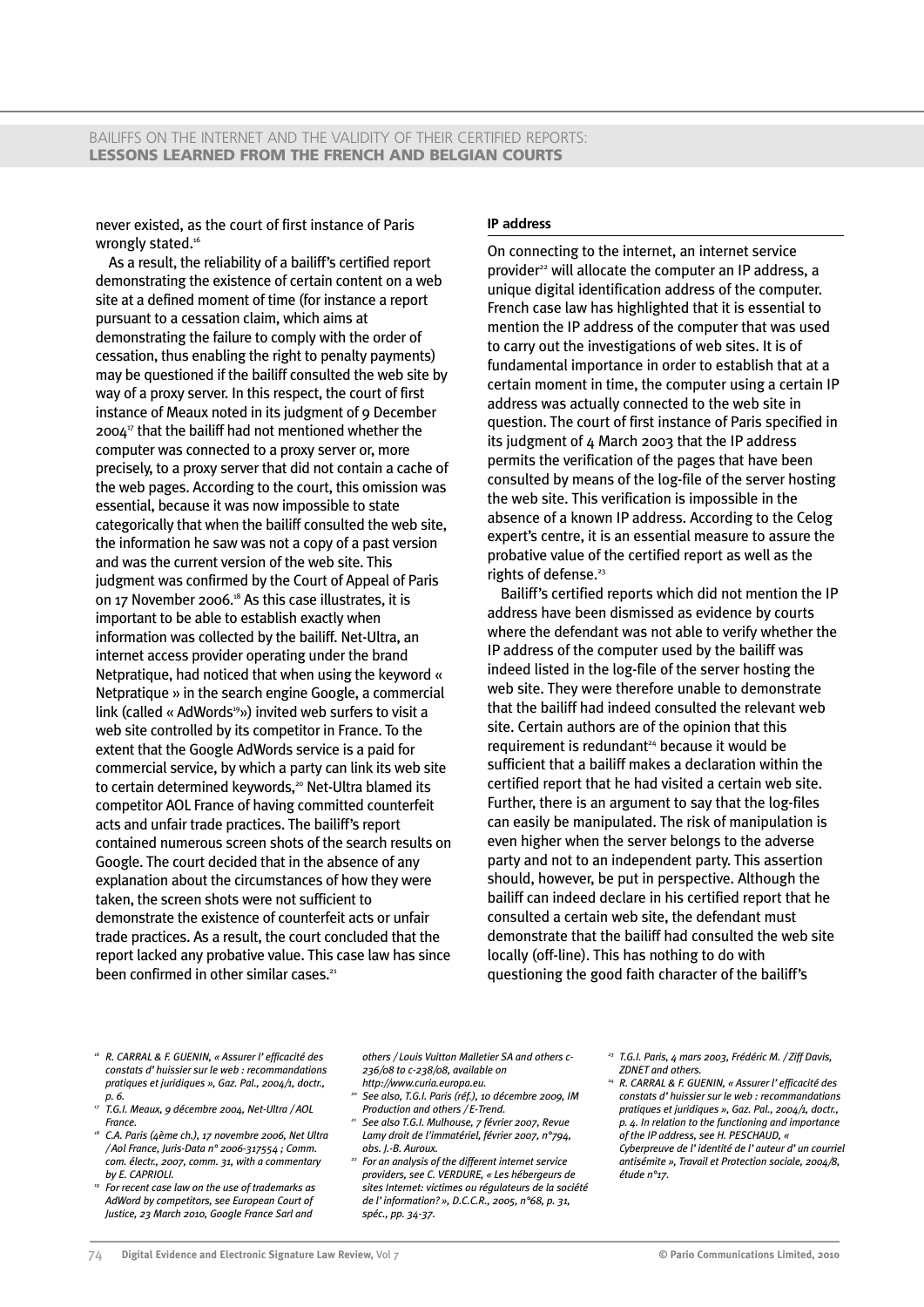declaration, but is aimed at demonstrating that the report is not based on an incorrect premise. The IP address is the only way of verifying with the internet service provider that the computer to which the address was attributed was indeed connected to the internet. It should be noted that the information relating to the IP address may also serve the interest of the claimant who instructed the bailiff, because it will, in principle, increase the probative value of the certified report he requested, as the IP address will be listed in the log-file.

## **The internet browser**

It is recommended that the bailiff indicates which internet browser was used to report the facts set out in the certified report. However, in addition, the bailiff must carry out a series of technical operations in relation to the internet browser so as to ensure the reliability of the reported facts.

#### **Cache memory, cookies and temporary files**

First, it is important that the bailiff empties the cache memory of the browser. The cache memory is a temporary memory in which the computer locally saves Internet pages that the user has consulted during a session. When a user returns to those web pages, the computer will load them from the cache memory rather than from the original web site. As with the proxy server, the cache memory allows improved browsing speeds. Case law often refers to emptying « the cache » $x^{25}$  thus this definition includes cookies and temporary files, which also need to be deleted.

The obligation to empty the cache memory and to delete cookies and other temporary files is essential in order for the bailiff's certified report to have probative value. Indeed, if the cache memory is not emptied, it is possible that a page containing the information which is the subject of the dispute still appears, whereas in fact it has already been removed from the live web site itself. Alternatively, to the extent that the cache memory is stored on the hard disk of the computer, there is a risk that a person could modify the content of the information that is stored there, then appeal to a bailiff in order to obtain a certified report of an infringement that does not exist. In that instance, the bailiff may assume that he is connected to the web site, whereas in reality he is actually viewing the manipulated cache

memory stored on the hard disk of the computer.<sup>26</sup> In this regard, in its judgment of 7 February 2007, the court of first instance of Mulhouse rejected the probative value of a certified report, among other reasons, because the bailiff did not specify whether he had emptied the cache memory of the computer used to establish the certified report.<sup>27</sup>

A further question in relation to the cache arises: whether the bailiff is required to empty the cache memory (and delete the cookies and temporary files) only once when he starts the session, or whether he is required to empty it after each web site he consults. In a judgment of 4 March 2003, the court of first instance of Paris decided that the bailiff's certified report had no probative value because, whilst the bailiff had mentioned emptying the cache, he had first consulted certain content on the pages of the web site http://www.zdnet.fr, and then had not specified whether he had emptied the cache again before viewing content on the web sites http://www.cyberscope.tm.fr, http://www.quotidien.nouvelobs.com and http://www.wstore.fr. As a result, the court held that it could not be excluded that the bailiff consulted the web pages of the first web site, http://www.zdnet.fr located in the cache of the computer, and not the last three web sites, which could explain why they were identical. $28$ With respect, this reasoning cannot be followed. This is because it is based on a misunderstanding of how the cache memory operates.<sup>29</sup>

In a further case, the author of an article had issued a writ of summons against the holders of several web sites for reproducing copies of articles he had written without his consent on their web sites. According to the court, the possibility could not be excluded that the article of the author which the bailiff had consulted on the first web site, had not also been shown on the other web sites by the cache memory, if the latter had not been emptied after the consultation of the first web site. It is important to note, however, that the activation of the cache memory is linked to a web site (and its URL) and not to its content. Consequently, the cache function will only be activated if a user visits the same address again. If, on the other hand, the user visits a different web site, the cache function will not be activated, even if the content both web sites is identical.<sup>30</sup>

In a judgment of 14 November 2008, the court of first

- *<sup>25</sup> T.G.I. Paris, 4 mars 2003, Frédéric M. / Ziff Davis, ZDNET and others; T.G.I. Paris (réf.), 2 juillet 2007, R.G. n°07/54956, available on http://www.juriscom.net/.*
- *<sup>26</sup> R. CARRAL & F. GUENIN, « Assurer l'efficacité des constats d'huissier sur le web : recommandations pratiques et juridiques », Gaz. Pal., 2004/1, doctr.,*

#### *p. 5.*

- *<sup>27</sup> T.G.I. Mulhouse, 7 février 2007, Groupe Philippe Bosc / SARL MMT, R.G. n°05/00019.*
- *<sup>28</sup> T.G.I. Paris, 4 mars 2003, Frédéric M. / Ziff Davis, ZDNET and others.*
- *<sup>29</sup> R. CARRAL & F. GUENIN, « Assurer l'efficacité des constats d'huissier sur le web : recommandations*

*pratiques et juridiques », Gaz. Pal., 2004/1, doctr., p. 5.*

*<sup>30</sup> R. CARRAL & F. GUENIN, « Assurer l'efficacité des constats d'huissier sur le web : recommandations pratiques et juridiques », Gaz. Pal., 2004/1, doctr., p. 5.*